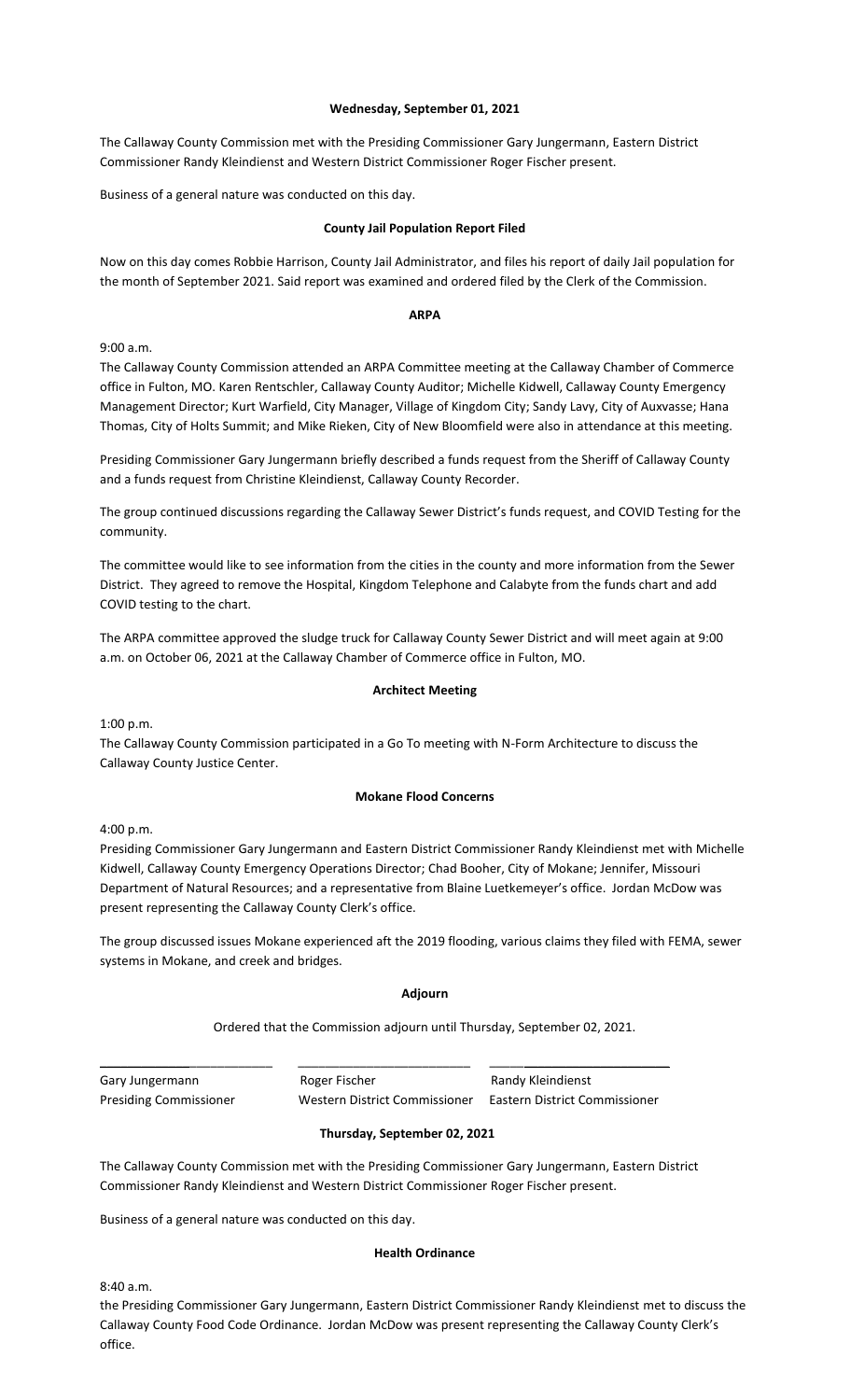The group discussed adjusting the ordinance for nonprofit organizations including schools, churches, and day cares. If the nonprofit organization has an event, lasting no more than three consecutive days they are not required to have a food handler cards but it is recommended. However, there must be at least one individual with a current food handler card.

Eastern District Commissioner Randy Kleindienst made a motion for all non-profit organizations including school concession stands and churches having an event no more than three consecutive days in a quarter are recommended to take a food handler class but are required to have one person at the event who has a current food handler card.

Presiding Commissioner Gary Jungermann seconded the motion.

All in favor… aye's have it. Court Order #85 signed.

# **Court Order 85 - Callaway County Food Code**

Now on this day, the Callaway County Commission does hereby revise the Callaway County Food Code Article 3, Subsection B to read: All non-profit organizations including school concession stands and churches having an event no more than three consecutive days in a quarter are recommended to take a food handler class but are required to have one person at the event who has a current food handler card.

# **Port Meeting**

9:00 a.m. Western District Commissioner Roger Fischer attended a port meeting in Jefferson City, MO.

# **Budget Discussion**

1:30 p.m.

The Callaway County Commission met with Karen Rentschler, Callaway County Auditor and Leah Laramore, Callaway County Human Resources Director to discuss county health insurance and budget.

# **Software Demonstration**

2:45 p.m.

The Callaway County Commission participated in a zoom meeting with Karen Rentschler, Callaway County Auditor, Wesley Bond, Callaway County IT Director and Debra Winter, Callaway County Purchasing Agent to discuss purchasing software.

The company sales representative failed to show up for the zoom meeting.

# **Adjourn**

Ordered that the Commission adjourn until Friday, September 03, 2021.

Gary Jungermann **Roger Fischer** Randy Kleindienst Presiding Commissioner Western District Commissioner Eastern District Commissioner

# **Friday, September 03, 2021**

The Callaway County Commission met with the Presiding Commissioner Gary Jungermann, Eastern District Commissioner Randy Kleindienst and Western District Commissioner Roger Fischer present.

\_\_\_\_\_\_\_\_\_\_\_\_\_\_\_\_\_\_\_\_\_\_\_\_\_ \_\_\_\_\_\_\_\_\_\_\_\_\_\_\_\_\_\_\_\_\_\_\_\_\_ \_\_\_\_\_\_\_\_\_\_\_\_\_\_\_\_\_\_\_\_\_\_\_\_\_\_

Business of a general nature was conducted on this day.

# **Vendor Checks Issued**

The Callaway County Clerk issued vendor checks in the amount of \$78,558.66.

# **Open Bid #20 – CR304 Overlay**

11:00 a.m.

The Callaway County Commission met to open Bid #20 – CR304 Overlay. Representatives from Christensen Construction and Debra Winter, Callaway County Purchasing were also present for this meeting. Jordan McDow was present representing the Callaway County Clerk's office.

One bid was received from Christensen Construction in the amount of \$196,721.44.

Eastern District Commissioner Randy Kleindienst made a motion to accept the bid from Christensen Construction for Bid #20 for CR304 overlay in the amount of \$196,721.44 and authorize Presiding Commissioner Gary Jungermann to sign any documents on behalf of the county.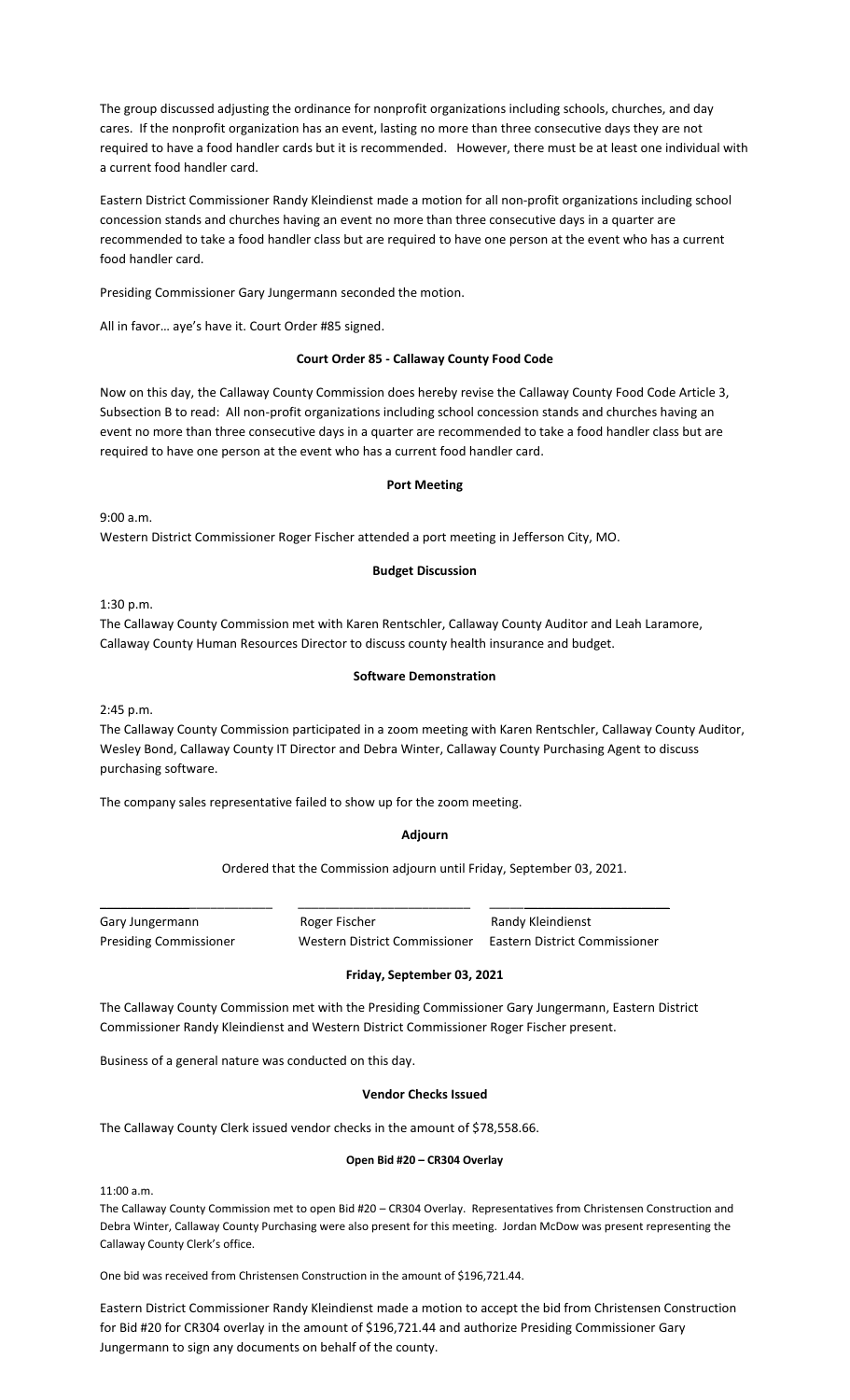Western District Commissioner Roger Fischer seconded the motion.

All in favor… aye's have it. Court Order #82 signed.

## **Court Order #82 - Award Bid #20 - CR304 Overlay Project to Christensen Construction**

Now on this day, the Callaway County Commission does hereby award Bid #20 - CR304 Overlay Project to Christensen Construction in the amount of \$196,721.44 and authorized Presiding Commissioner Gary Jungermann and Paul Winkelmann, Callaway County Road & Bridge Engineer to sign any necessary documents on behalf of the county.

#### **WIB Meeting**

1:00 p.m.

Presiding Commissioner Gary Jungermann participated in a WIB zoom meeting.

#### **Adjourn**

Ordered that the Commission adjourn until Tuesday, September 07, 2021. The Callaway County Courthouse will be close Monday, September 06, 2021 in observance of Labor Day.

Gary Jungermann **Roger Fischer** Randy Kleindienst Presiding Commissioner Western District Commissioner Eastern District Commissioner

## **Tuesday, September 07, 2021**

The Callaway County Commission met with the Presiding Commissioner Gary Jungermann, Eastern District Commissioner Randy Kleindienst and Western District Commissioner Roger Fischer present.

\_\_\_\_\_\_\_\_\_\_\_\_\_\_\_\_\_\_\_\_\_\_\_\_\_ \_\_\_\_\_\_\_\_\_\_\_\_\_\_\_\_\_\_\_\_\_\_\_\_\_ \_\_\_\_\_\_\_\_\_\_\_\_\_\_\_\_\_\_\_\_\_\_\_\_\_\_

Business of a general nature was conducted on this day.

#### **Community Update**

9:00 a.m.

Presiding Commissioner Gary Jungermann participated in the Callaway Chamber of Commerce community update Zoom meeting.

#### **Commissioner Tour**

10:00 a.m.

Presiding Commissioner Gary Jungermann and Western District Commissioner Roger Fischer gave a tour of the new county projects to former Western District Commissioner, Rodney Garnett.

#### **Health Department Items**

2:00 p.m.

Presiding Commissioner Gary Jungermann and Western District Commissioner Roger Fischer met with Sharon Lynch, Callaway County Health Department Director and Megan Whelan, Callaway County Health Department Nurse. Jordan McDow was present representing the Callaway County Clerk's office.

Sharon Lynch stated they would not be accepting the contract with the Missouri Department of Health and Senior Services for COVID vaccines, which they had previously presented the Commission. They feel as if the funds offered would not be enough to hire another nurse to travel the county to do the vaccinations.

The group also briefly discussed the Sweeps software.

#### **Adjourn**

Ordered that the Commission adjourn until Wednesday, September 08, 2021.

\_\_\_\_\_\_\_\_\_\_\_\_\_\_\_\_\_\_\_\_\_\_\_\_\_ \_\_\_\_\_\_\_\_\_\_\_\_\_\_\_\_\_\_\_\_\_\_\_\_\_ \_\_\_\_\_ABSENT\_\_\_\_\_\_\_\_\_\_\_\_\_\_\_ Gary Jungermann **Roger Fischer** Randy Kleindienst Presiding Commissioner Western District Commissioner Eastern District Commissioner

#### **Wednesday, September 08, 2021**

The Callaway County Commission met with the Presiding Commissioner Gary Jungermann, Eastern District Commissioner Randy Kleindienst and Western District Commissioner Roger Fischer present.

Business of a general nature was conducted on this day.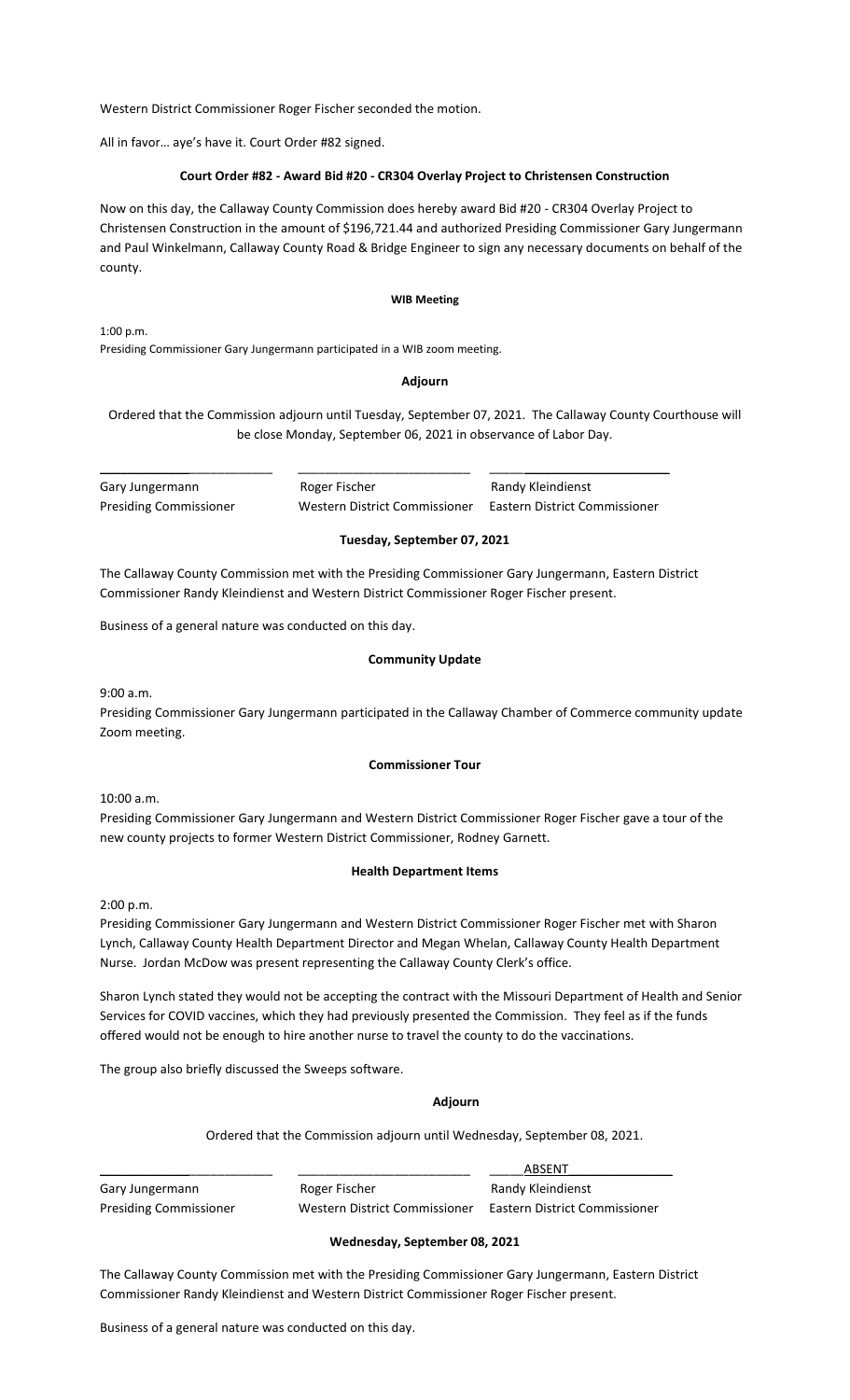### **State Workforce Development Board**

8:00 a.m.

Presiding Commissioner Gary Jungermann attended a State Workforce Development Board meeting in Kansas City, MO.

#### **Adjourn**

Ordered that the Commission adjourn until Thursday, September 09, 2021.

\_\_\_\_\_\_\_\_\_\_\_\_\_\_\_\_\_\_\_\_\_\_\_\_\_ \_\_\_\_\_\_\_\_\_\_\_\_\_\_\_\_\_\_\_\_\_\_\_\_\_ \_\_\_\_\_\_\_\_\_\_\_\_\_\_\_\_\_\_\_\_\_\_\_\_\_\_ Gary Jungermann **Roger Fischer** Randy Kleindienst Presiding Commissioner Western District Commissioner Eastern District Commissioner

## **Thursday, September 09, 2021**

The Callaway County Commission met with the Presiding Commissioner Gary Jungermann, Eastern District Commissioner Randy Kleindienst and Western District Commissioner Roger Fischer present.

Business of a general nature was conducted on this day.

## **Vendor Checks Issued**

The Callaway County Clerk issued vendor checks in the amount of \$78,558.66.

## **County Treasurer's Fees Filed**

Now on this day comes Debbie Zerr, County Treasurer, and files her report of fees collected by her office for the month of September 2021. Said report was examined and ordered filed by the Clerk of the Commission.

#### **Port Meeting**

8:00 a.m.

Western District Commissioner Roger Fischer attended a port meeting in Jefferson City, MO.

# **VAWA Grant and the MOSET Grant Discussion**

1:10 p.m.

Presiding Commissioner Gary Jungermann and Eastern District Commissioner Randy Kleindienst met with Clay Chism, Callaway County Sheriff to discuss the VAWA grand and MOSET grant. Jordan McDow was present representing the Callaway County Clerk's office.

The MOSET is a Missouri Department of Public Safety focused on office safety and tech equipment and is a 0% match grant. The Sheriff is requesting Commission approval to apply for \$6,480.00 for four new light bars.

Eastern District Commissioner Randy Kleindienst made a motion to approve the MOSET grant application in the amount of \$6,840.00 and authorize Presiding Commissioner Gary Jungermann and Sheriff Clay Chism to sign the application on behalf of the county.

Presiding Commissioner Gary Jungermann seconded the motion. All in favor… aye's have it.

The 2022-2023 Stop VAWA grant is a 75/25, two year, Missouri Department of Justice grant and the Sheriff is applying for two full time domestic violence investigators at \$193,579.85 with a local match of \$64,526.62, for a total of \$258,106.47.

Eastern District Commissioner Randy Kleindienst made a motion to authorize Callaway County Sheriff Clay Chism to apply for the 2022-2023 Stop VAWA grant for two years in the amount of \$193,579.85 and authorize Presiding Commissioner Gary Jungermann and Sheriff Clay Chism to sign the application on behalf of the county.

Presiding Commissioner Gary Jungermann seconded the motion. All in favor… aye's have it.

# **ACC Meeting**

1:30 p.m.

The Callaway County Commission met with ACC representatives at the Callaway County Justice construction job site.

### **Adjourn**

Ordered that the Commission adjourn until Friday, September 10, 2021.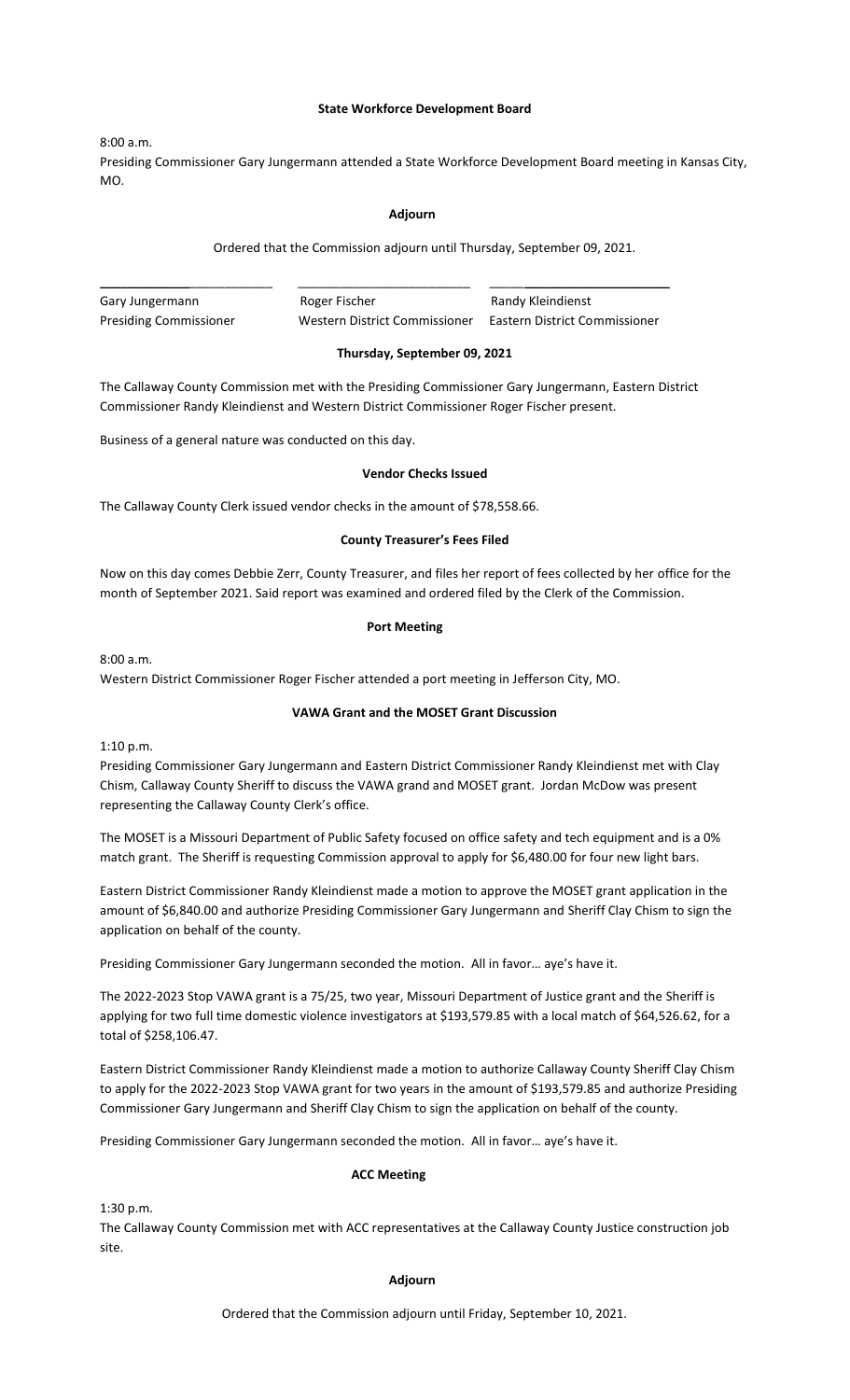Gary Jungermann **Roger Fischer** Randy Kleindienst Presiding Commissioner Western District Commissioner Eastern District Commissioner

## **Friday, September 10, 2021**

The Callaway County Commission met with the Presiding Commissioner Gary Jungermann, Eastern District Commissioner Randy Kleindienst and Western District Commissioner Roger Fischer present.

\_\_\_\_\_\_\_\_\_\_\_\_\_\_\_\_\_\_\_\_\_\_\_\_\_ \_\_\_\_\_\_\_\_\_\_\_\_\_\_\_\_\_\_\_\_\_\_\_\_\_ \_\_\_\_\_\_\_\_\_\_\_\_\_\_\_\_\_\_\_\_\_\_\_\_\_\_

Business of a general nature was conducted on this day.

## **Vendor Checks Issued**

The Callaway County Clerk issued vendor checks in the amount of \$77,158.35.

## **County Recorder's Fees Filed**

Now on this day comes Christine Kleindienst, County Recorder, and files her report of fees collected by her office for the month of August 2021. Said report was examined and ordered filed by the Clerk of the Commission.

#### **Adjourn**

Ordered that the Commission adjourn until Monday, September 13, 2021.

Gary Jungermann **Roger Fischer** Roger Fischer Randy Kleindienst

Presiding Commissioner Western District Commissioner Eastern District Commissioner

\_\_\_\_\_\_\_\_\_\_\_\_\_\_\_\_\_\_\_\_\_\_\_\_\_ \_\_\_\_\_\_\_\_\_\_\_\_\_\_\_\_\_\_\_\_\_\_\_\_\_ \_\_\_\_\_\_\_\_\_\_\_\_\_\_\_\_\_\_\_\_\_\_\_\_\_\_

# **Friday, September 10, 2021**

The Callaway County Commission met with the Presiding Commissioner Gary Jungermann, Eastern District Commissioner Randy Kleindienst and Western District Commissioner Roger Fischer present.

Business of a general nature was conducted on this day.

# **Vendor Checks Issued**

The Callaway County Clerk issued vendor checks in the amount of \$77,158.35.

# **County Recorder's Fees Filed**

Now on this day comes Christine Kleindienst, County Recorder, and files her report of fees collected by her office for the month of August 2021. Said report was examined and ordered filed by the Clerk of the Commission.

#### **Adjourn**

Ordered that the Commission adjourn until Monday, September 13, 2021.

Gary Jungermann **Roger Fischer** Randy Kleindienst

\_\_\_\_\_\_\_\_\_\_\_\_\_\_\_\_\_\_\_\_\_\_\_\_\_ \_\_\_\_\_\_\_\_\_\_\_\_\_\_\_\_\_\_\_\_\_\_\_\_\_ \_\_\_\_\_\_\_\_\_\_\_\_\_\_\_\_\_\_\_\_\_\_\_\_\_\_

Presiding Commissioner Western District Commissioner Eastern District Commissioner

# **Monday, September 13, 2021**

The Callaway County Commission met with the Presiding Commissioner Gary Jungermann, Eastern District Commissioner Randy Kleindienst and Western District Commissioner Roger Fischer present.

Business of a general nature was conducted on this day.

#### **Adjourn**

Ordered that the Commission adjourn until Tuesday, September 14, 2021.

Gary Jungermann **Roger Fischer** Romes Randy Kleindienst

\_\_\_\_\_\_\_\_\_\_\_\_\_\_\_\_\_\_\_\_\_\_\_\_\_ \_\_\_\_\_\_\_\_\_\_\_\_\_\_\_\_\_\_\_\_\_\_\_\_\_ \_\_\_\_\_\_\_\_\_\_\_\_\_\_\_\_\_\_\_\_\_\_\_\_\_\_

Presiding Commissioner Western District Commissioner Eastern District Commissioner

## **Tuesday, September 14, 2021**

The Callaway County Commission met with the Presiding Commissioner Gary Jungermann, Eastern District Commissioner Randy Kleindienst and Western District Commissioner Roger Fischer present.

Business of a general nature was conducted on this day.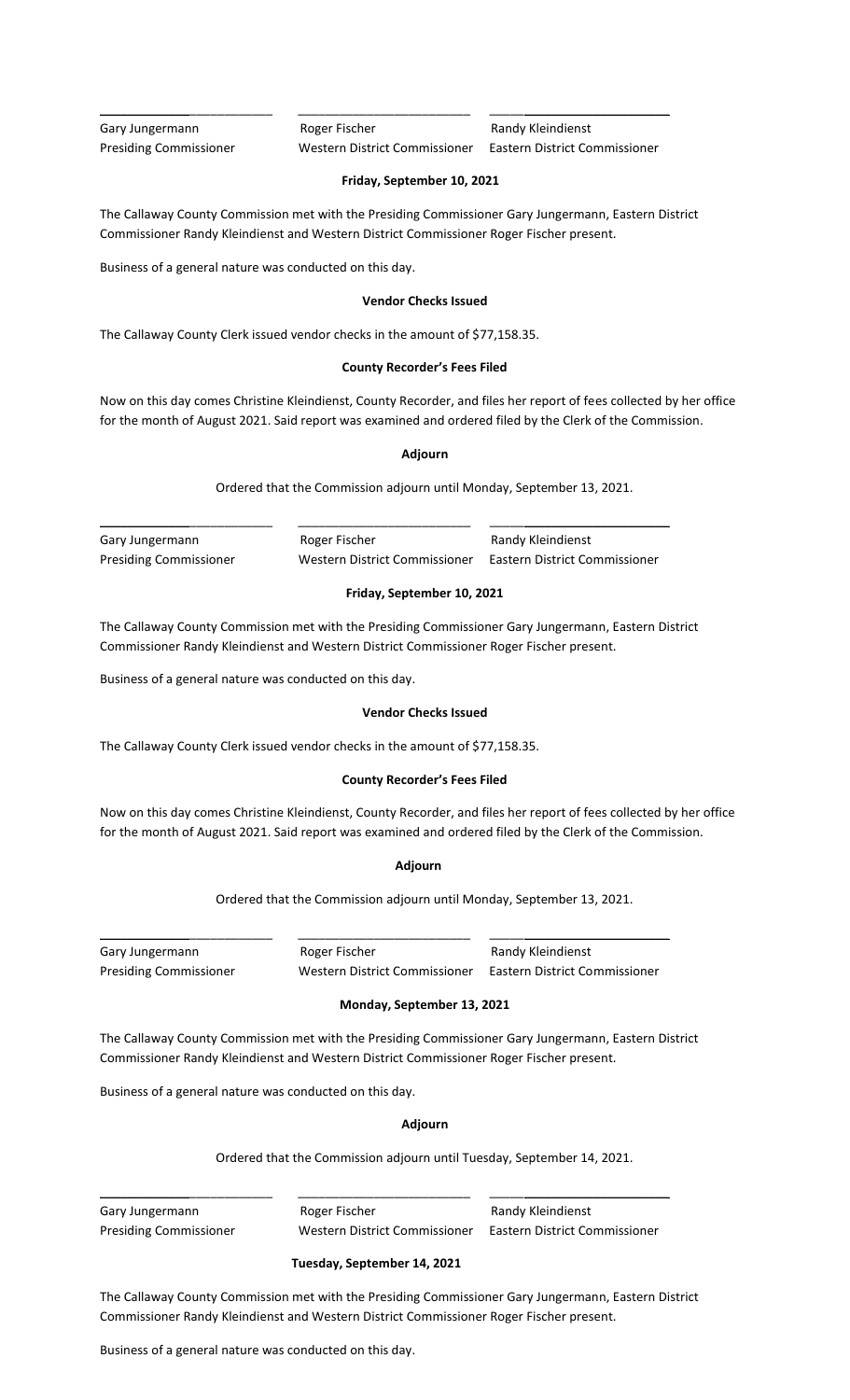## **2021-2022 PHEP Contract**

8:30 a.m.

Presiding Commissioner Gary Jungermann, Eastern District Commissioner Randy Kleindienst met with Sharon Lynch, Callaway County Health Department Director to discuss the PHEP contract. Jordan McDow was present representing the Callaway County Clerk's office.

Sharon Lynch explained the changes to the 2021-2022 PHEP contract which is dated 047/01/2021-06/30/22 in the amount of \$30,632.00.

Eastern District Commissioner Randy Kleindienst made a motion to approve the PHEP contract in the amount of \$30,632.00 effective 07/01/2021- 06/30/2022 and authorize Presiding Commissioner Gary Jungermann and Sharon Lynch to sign on behalf of the county.

Western District Commissioner Roger Fischer seconded the motion. All in favor… ayes have it. Court order #83 signed.

# **Court Order 83 - PHEP 2021-2022 Contract**

Now on this day, the Callaway County Commission does hereby enter into an agreement with the Missouri Department of Health and Senior Services for PHEP (Public Health Emergency Preparedness) in the amount of \$30,632.00 effective 07/01/2021 to 06/30/2022 and authorize Presiding Commissioner Gary Jungermann and Sharon Lynch, Callaway County Health Department Director to sign the contract on behalf of the county.

## **Little Dixie Meetings**

9:00 a.m.

The Callaway County Commission attended meetings with Little Dixie Construction at the Callaway County Sheriff Office/Jail jobsite and the Callaway County Justice Center job site.

## **Opioid Litigation**

1:30 p.m.

The Callaway County Commission met with Chris Wilson, Callaway County Prosecuting Attorney to discuss opioid litigation. Jordan McDow was present representing the Callaway County Clerk's office.

Western District Commissioner Roger Fischer made a motion to go into closed session per *RSMo* 610.021.1

Eastern District Commissioner Randy Kleindienst seconded the motion.

Roll Call Vote:

Commissioner Fischer – Yes Commissioner Kleindienst – Yes Commissioner Jungermann – Yes

Western District Commissioner Doc Kritzer made a motion to go back into open session.

Eastern District Commissioner Randy Kleindienst seconded the motion.

Roll Call Vote:

Commissioner Fischer – Yes Commissioner Kleindienst – Yes Commissioner Jungermann – Yes

Meeting adjourned.

#### **CCAM Zoom**

3:00 p.m.

Presiding Commissioner Gary Jungermann participated in a CCAM Zoom meeting.

# **Adjourn**

## **Monday, September 13, 2021**

The Callaway County Commission met with the Presiding Commissioner Gary Jungermann, Eastern District Commissioner Randy Kleindienst and Western District Commissioner Roger Fischer present.

Business of a general nature was conducted on this day.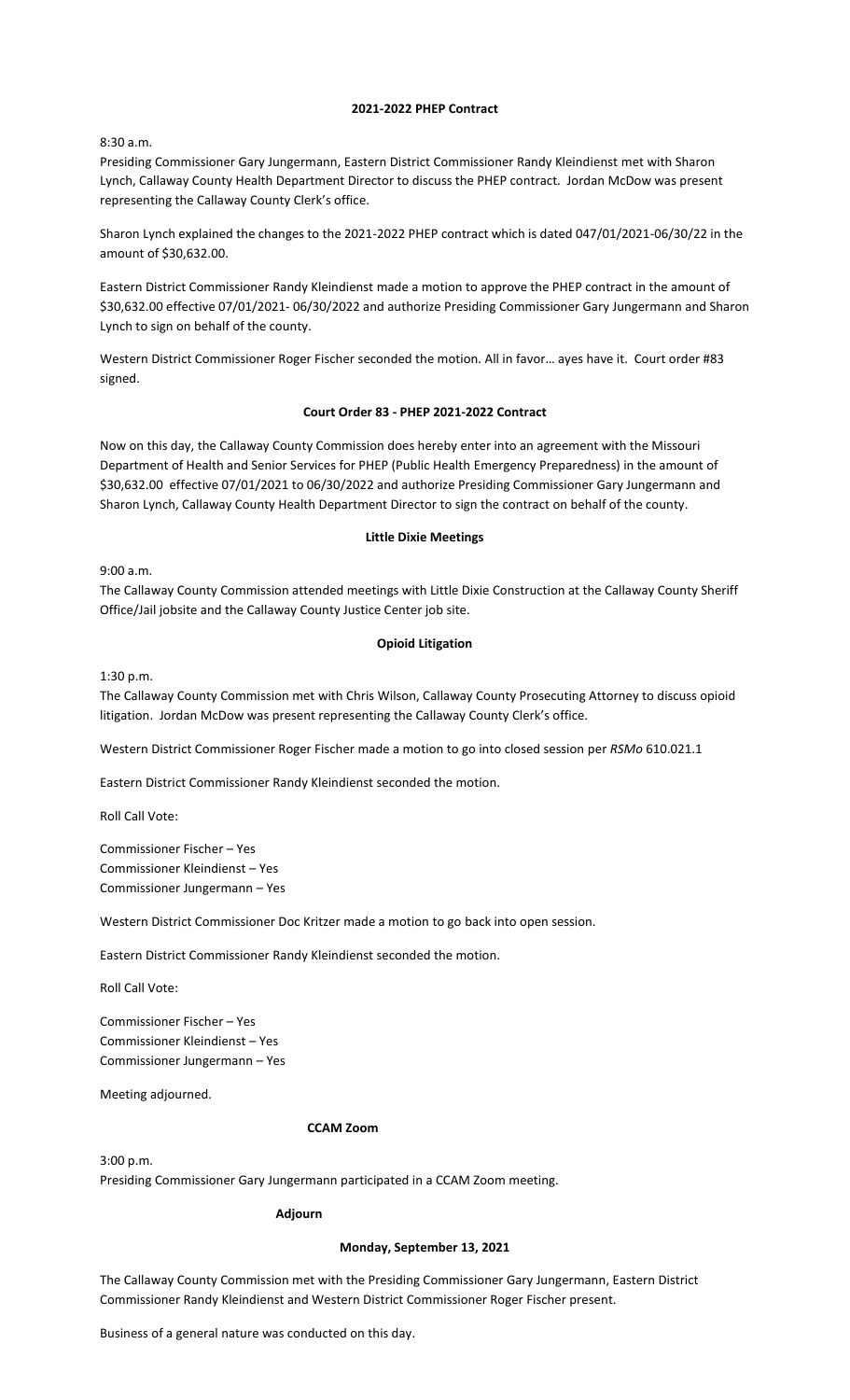### **Adjourn**

Ordered that the Commission adjourn until Tuesday, September 14, 2021. \_\_\_\_\_\_\_\_\_\_\_\_\_\_\_\_\_\_\_\_\_\_\_\_\_ \_\_\_\_\_\_\_\_\_\_\_\_\_\_\_\_\_\_\_\_\_\_\_\_\_ \_\_\_\_\_\_\_\_\_\_\_\_\_\_\_\_\_\_\_\_\_\_\_\_\_\_ Gary Jungermann **Roger Fischer** Randy Kleindienst Presiding Commissioner Western District Commissioner Eastern District Commissioner **Wednesday, September 15, 2021** The Callaway County Commission met with the Presiding Commissioner Gary Jungermann, Eastern District Commissioner Randy Kleindienst and Western District Commissioner Roger Fischer present. Business of a general nature was conducted on this day. **Mid America Precast** 10:00 a.m. The Callaway County Commission attended a groundbreaking ceremony at Mid-America Precast. **Rotary Club** 12:00 p.m. Presiding Commissioner Gary Jungermann attended a Rotary Club meeting at Ohana Pizzeria in Fulton, MO. **Extension Meeting** 6:30 p.m. Presiding Commissioner Gary Jungermann attended an MU Extension meeting in Fulton, MO. **Adjourn** Ordered that the Commission adjourn until Thursday, September 16, 2021. \_\_\_\_\_\_\_\_\_\_\_\_\_\_\_\_\_\_\_\_\_\_\_\_\_ \_\_\_\_\_\_\_\_\_\_\_\_\_\_\_\_\_\_\_\_\_\_\_\_\_ \_\_\_\_\_\_\_\_\_\_\_\_\_\_\_\_\_\_\_\_\_\_\_\_\_\_ Gary Jungermann **Roger Fischer** Randy Kleindienst Presiding Commissioner Western District Commissioner Eastern District Commissioner

**Thursday, September 16, 2021**

The Callaway County Commission met with the Presiding Commissioner Gary Jungermann, Eastern District Commissioner Randy Kleindienst and Western District Commissioner Roger Fischer present.

Business of a general nature was conducted on this day.

### **Port Meeting**

10:30 a.m.

Western District Commissioner Roger Fischer attended a port meeting in Jefferson City, MO.

#### **Adjourn**

Ordered that the Commission adjourn until Friday, September 17, 2021.

|                               |                               | ABSENT                        |
|-------------------------------|-------------------------------|-------------------------------|
| Gary Jungermann               | Roger Fischer                 | Randy Kleindienst             |
| <b>Presiding Commissioner</b> | Western District Commissioner | Eastern District Commissioner |

# **Friday, September 17, 2021**

The Callaway County Commission met with the Presiding Commissioner Gary Jungermann, Eastern District Commissioner Randy Kleindienst present and Western District Commissioner Roger Fischer was absent.

Business of a general nature was conducted on this day.

## **Tax Surplus**

1:30 p.m.

Presiding Commissioner Gary Jungermann and Eastern District Commissioner Randy Kleindienst met with Katy Flowers, Callaway County Collector's office to discuss a tax surplus. Jordan McDow was present representing the Callaway County Clerk's office.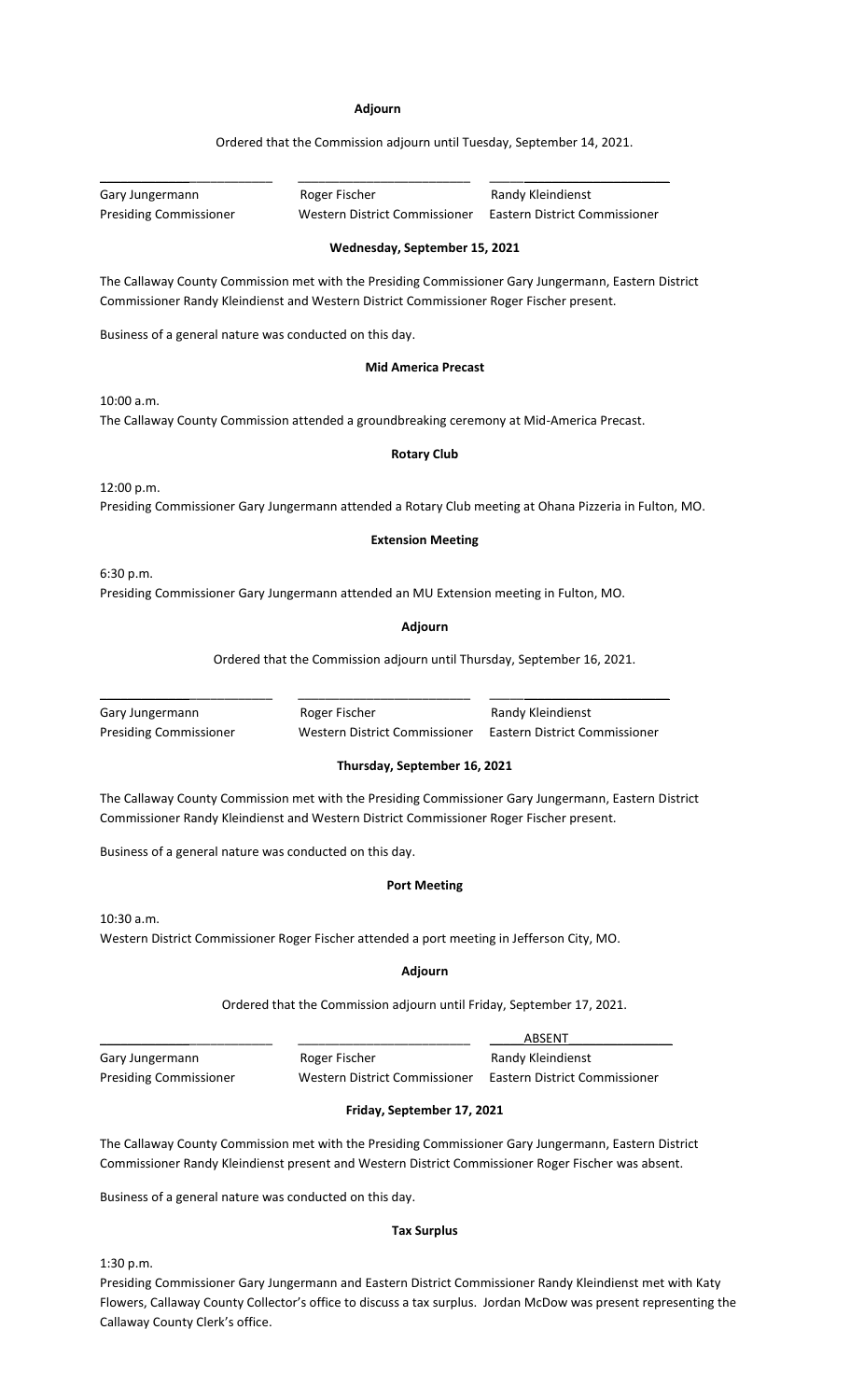The Callaway County Collector's office is requesting the Commission to authorize Callaway County Recorder Debbie Zerr to release \$215.21 to the Collector to refund Robert Mordhorst.

Eastern District Commissioner Randy Kleindienst made a motion to authorize Debbie Zerr, Callaway County Treasurer, to refund \$215.21 to Sarah Gladman, Callaway County Collector. This is tax sale surplus money that was turned over to the County Treasurer on August 27, 2020 (Receipt #200835) as unclaimed surplus from the 2020 Land Tax Certificate Sale. This surplus is for Robert Mordhorst. The owner Scott & Kristine Wegener have redeemed the property and the surplus from the sale is needed to complete the transaction.

Presiding Commissioner Gary Jungermann seconded the motion.

All in favor… aye's have it. Court Order #84 signed.

#### **Court Order 84 - Robert Mordhorst Tax Surplus**

Now on this day, the Callaway County Commission does hereby authorize Debbie Zerr, Callaway County Treasurer, to refund \$215.21 to Sarah Gladman, Callaway County Collector. This is tax sale surplus money that was turned over to the County Treasurer on August 27, 2020 (Receipt #200835) as unclaimed surplus from the 2020 Land Tax Certificate Sale. This surplus is for Robert Mordhorst. The owner Scott & Kristine Wegener have redeemed the property and the surplus from the sale is needed to complete the transaction.

## **Adjourn**

Ordered that the Commission adjourn until Monday, September 20, 2021.

|                               | ABSENT                        |                               |
|-------------------------------|-------------------------------|-------------------------------|
| Gary Jungermann               | Roger Fischer                 | Randy Kleindienst             |
| <b>Presiding Commissioner</b> | Western District Commissioner | Eastern District Commissioner |

# **Monday, September 20, 2021**

The Callaway County Commission met with the Presiding Commissioner Gary Jungermann, Western District Commissioner Roger Fischer present and Eastern District Commissioner Randy Kleindienst was absent.

Business of a general nature was conducted on this day.

#### **Vendor Checks Issued**

The Callaway County Clerk issued vendor checks in the amount of \$136,837.75.

#### **Ronald McDonald Golf Tournament**

12:00 p.m.

Presiding Commissioner Gary Jungermann participated in the Fore the House Golf Tournament presented by MU Health Care at the Country Club of Missouri in Columbia, MO.

#### **Adjourn**

Ordered that the Commission adjourn until Monday, September 21, 2021.

Gary Jungermann **Roger Fischer** Randy Kleindienst

\_\_\_\_\_\_\_\_\_\_\_\_\_\_\_\_\_\_\_\_\_\_\_\_\_ \_\_\_\_\_\_\_\_\_\_\_\_\_\_\_\_\_\_\_\_\_\_\_\_\_ \_\_\_\_ABSENT\_\_\_\_\_\_\_\_\_\_\_\_\_\_\_\_ Presiding Commissioner Western District Commissioner Eastern District Commissioner

#### **Tuesday, September 21, 2021**

The Callaway County Commission met with the Presiding Commissioner Gary Jungermann, Western District Commissioner Roger Fischer present and Eastern District Commissioner Randy Kleindienst was absent.

Business of a general nature was conducted on this day.

#### **Ameren Drill**

8:00 a.m.

Presiding Commissioner Gary Jungermann, and Western District Commissioner Roger Fischer participated I the Ameren Drill at the Callaway County EOC office in Fulton, MO.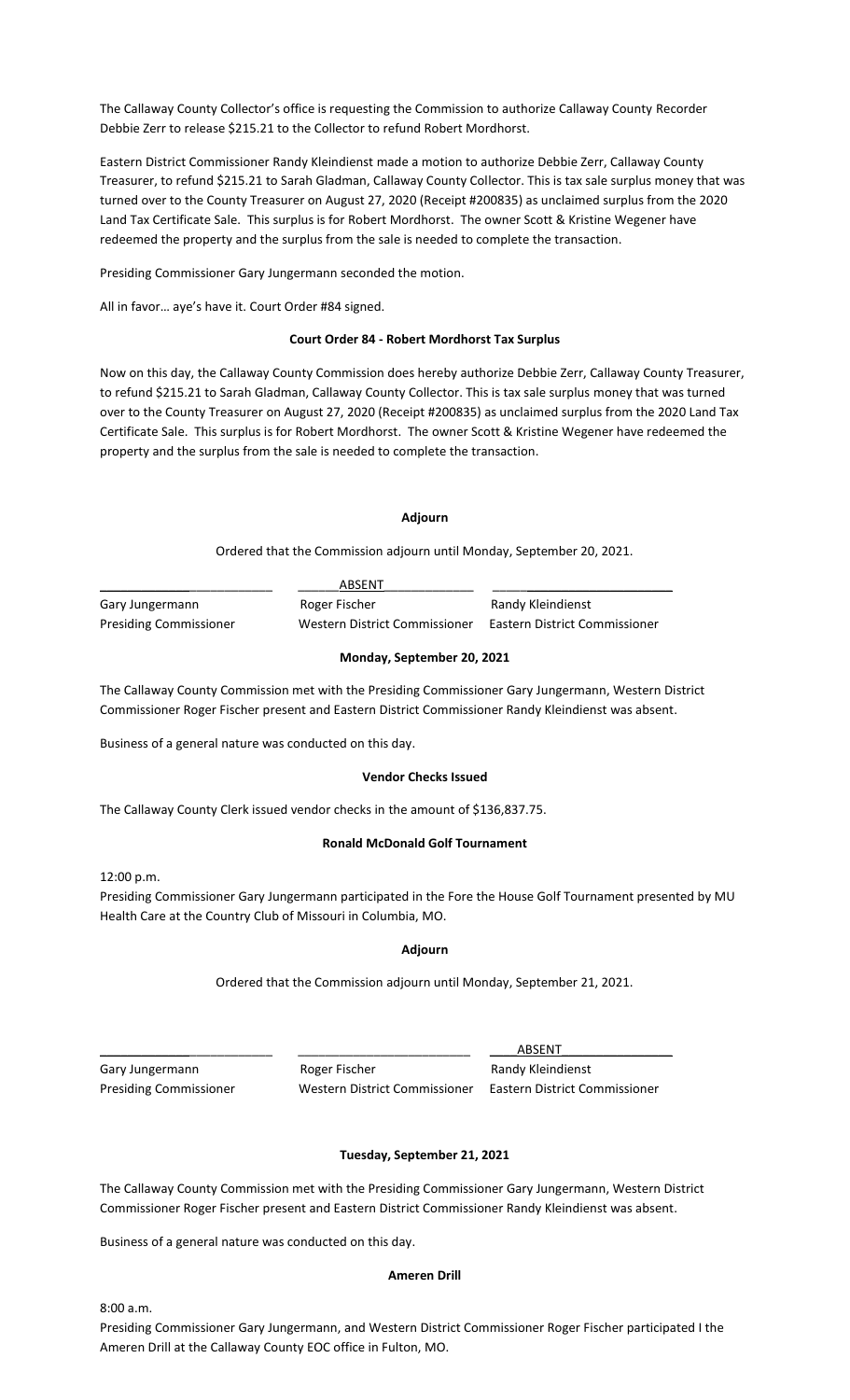## **Kingdom Supper**

5:00 p.m.

Presiding Commissioner Gary Jungermann and Western District Commissioner Roger Fischer attended the Kingdom Supper.

#### **Adjourn**

Ordered that the Commission adjourn until Wednesday, September 22, 2021.

|                               |                               | ABSENT                        |
|-------------------------------|-------------------------------|-------------------------------|
| Gary Jungermann               | Roger Fischer                 | Randy Kleindienst             |
| <b>Presiding Commissioner</b> | Western District Commissioner | Eastern District Commissioner |

## **Monday, September 20, 2021**

The Callaway County Commission met with the Presiding Commissioner Gary Jungermann and Western District Commissioner Roger Fischer present. Eastern District Commissioner Randy Kleindienst was absent

Business of a general nature was conducted on this day.

#### **Adjourn**

Ordered that the Commission adjourn until Tuesday, September 21, 2021.

|                               |                               | ABSENT                        |
|-------------------------------|-------------------------------|-------------------------------|
| Gary Jungermann               | Roger Fischer                 | Randy Kleindienst             |
| <b>Presiding Commissioner</b> | Western District Commissioner | Eastern District Commissioner |

## **Tuesday, September 21, 2021**

The Callaway County Commission met with the Presiding Commissioner Gary Jungermann and Western District Commissioner Roger Fischer present. Eastern District Commissioner Randy Kleindienst was absent

Business of a general nature was conducted on this day.

#### **CAMPO**

12:00 p.m.

Western District Commissioner Roger Fischer and participated in the Ameren Drill at the Callaway County Emergency Operation Center.

### **Kingdom Supper**

5:00 p.m. Presiding Commissioner Gary Jungermann attended the Kingdom Supper at 54 Country in Fulton, MO.

#### **Adjourn**

Ordered that the Commission adjourn until Wednesday, September 22, 2021.

Gary Jungermann **Roger Fischer** Randy Kleindienst Presiding Commissioner Western District Commissioner Eastern District Commissioner

\_\_\_\_\_\_\_\_\_\_\_\_\_\_\_\_\_\_\_\_\_\_\_\_\_ \_\_\_\_\_\_\_\_\_\_\_\_\_\_\_\_\_\_\_\_\_\_\_\_\_ \_\_\_\_\_\_\_\_ABSENT\_\_\_\_\_\_\_\_\_\_\_\_

# **Wednesday, September 22, 2021**

The Callaway County Commission met with the Presiding Commissioner Gary Jungermann, Western District Commissioner Roger Fischer present and Eastern District Commissioner Randy Kleindienst was absent.

Business of a general nature was conducted on this day.

#### **Chamber Finance Committee**

1:00 p.m.

Presiding Commissioner Gary Jungermann participated in the Callaway Chamber of Commerce finance committee Zoom meeting.

## **CAMPO**

12:00 p.m. Western District Commissioner Roger Fischer attended a CAMPO meeting in Jefferson City, MO.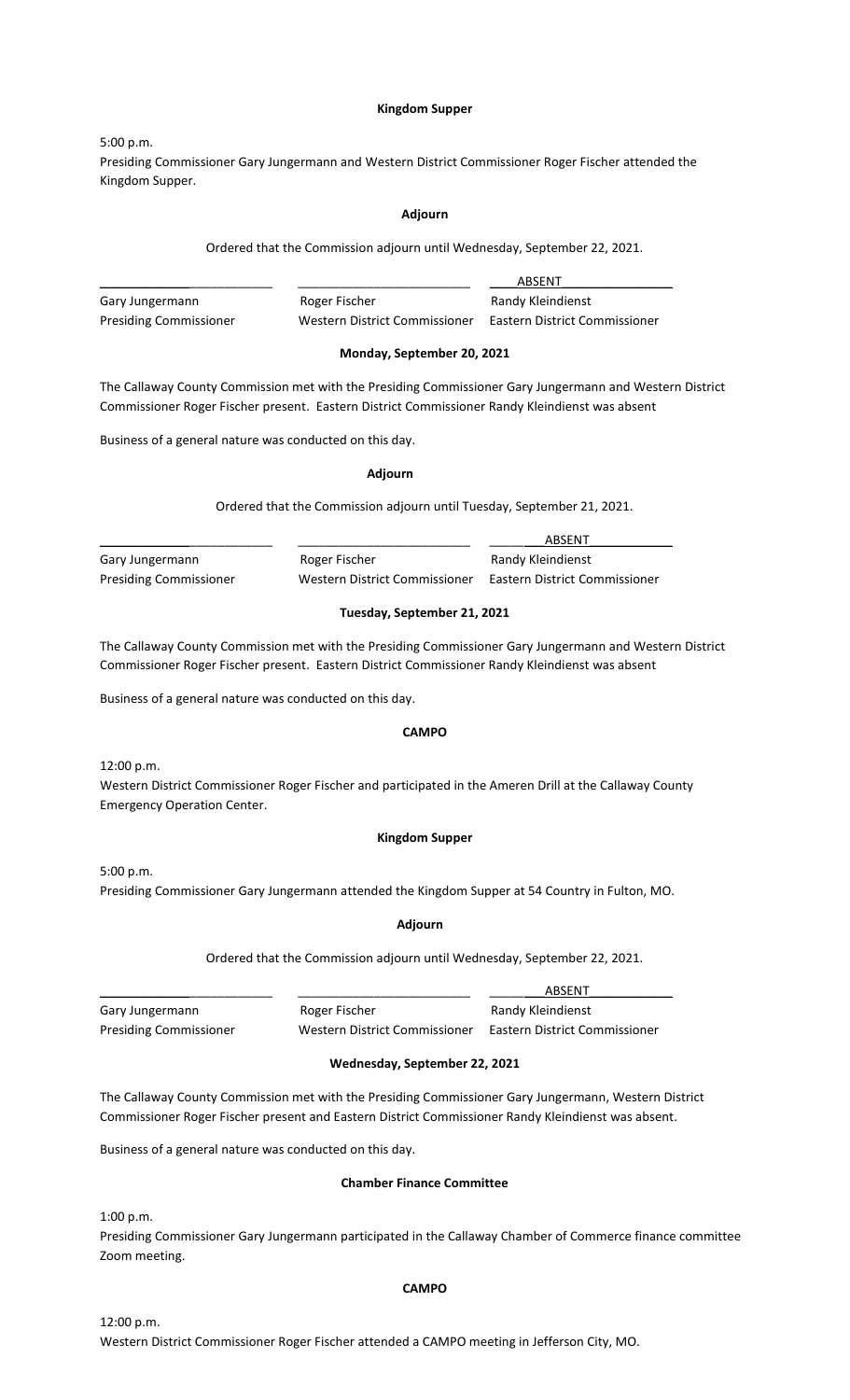## **Local DWD Board Meeting**

2:00 p.m. Presiding Commissioner Gary Jungermann attended a local DWD board meeting at the REA building in Fulton, MO.

#### **RPC**

4:00 p.m.

Presiding Commissioner Gary Jungermann attended an RPC meeting at Station Four in Jefferson City, MO.

#### **Adjourn**

Ordered that the Commission adjourn until Thursday, September 23, 2021.

|                               |                               | ABSENT                        |
|-------------------------------|-------------------------------|-------------------------------|
| Gary Jungermann               | Roger Fischer                 | Randy Kleindienst             |
| <b>Presiding Commissioner</b> | Western District Commissioner | Eastern District Commissioner |

## **Thursday, September 23, 2021**

The Callaway County Commission met with the Presiding Commissioner Gary Jungermann, Western District Commissioner Roger Fischer present and Eastern District Commissioner Randy Kleindienst was absent.

Business of a general nature was conducted on this day.

## **Recruiting Talent Webinar**

8:15 a.m.

Presiding Commissioner Gary Jungermann participated a webinar on recruiting talent.

#### **Adjourn**

Ordered that the Commission adjourn until Friday, September 24, 2021.

|                               | ABSENT                        | ABSENT                        |
|-------------------------------|-------------------------------|-------------------------------|
| Gary Jungermann               | Roger Fischer                 | Randy Kleindienst             |
| <b>Presiding Commissioner</b> | Western District Commissioner | Eastern District Commissioner |

## **Friday, September 24, 2021**

The Callaway County Commission met with the Presiding Commissioner Gary Jungermann, Western District Commissioner Roger Fischer present and Eastern District Commissioner Randy Kleindienst was absent.

Business of a general nature was conducted on this day.

#### **Job Center**

10:00 a.m.

Presiding Commissioner Gary Jungermann attended a job center ribbon cutting at the Lake of the Ozark..

#### **Adjourn**

Ordered that the Commission adjourn until Monday, September 27, 2021.

|                               | ABSENT                        | ABSENT                        |
|-------------------------------|-------------------------------|-------------------------------|
| Gary Jungermann               | Roger Fischer                 | Randy Kleindienst             |
| <b>Presiding Commissioner</b> | Western District Commissioner | Eastern District Commissioner |

# **Thursday, September 23, 2021**

The Callaway County Commission met with the Presiding Commissioner Gary Jungermann and Western District Commissioner Roger Fischer present. Eastern District Commissioner Randy Kleindienst was absent

Business of a general nature was conducted on this day.

### **Vendor Checks Issued**

The Callaway County Clerk issued vendor checks in the amount of \$180,351.43.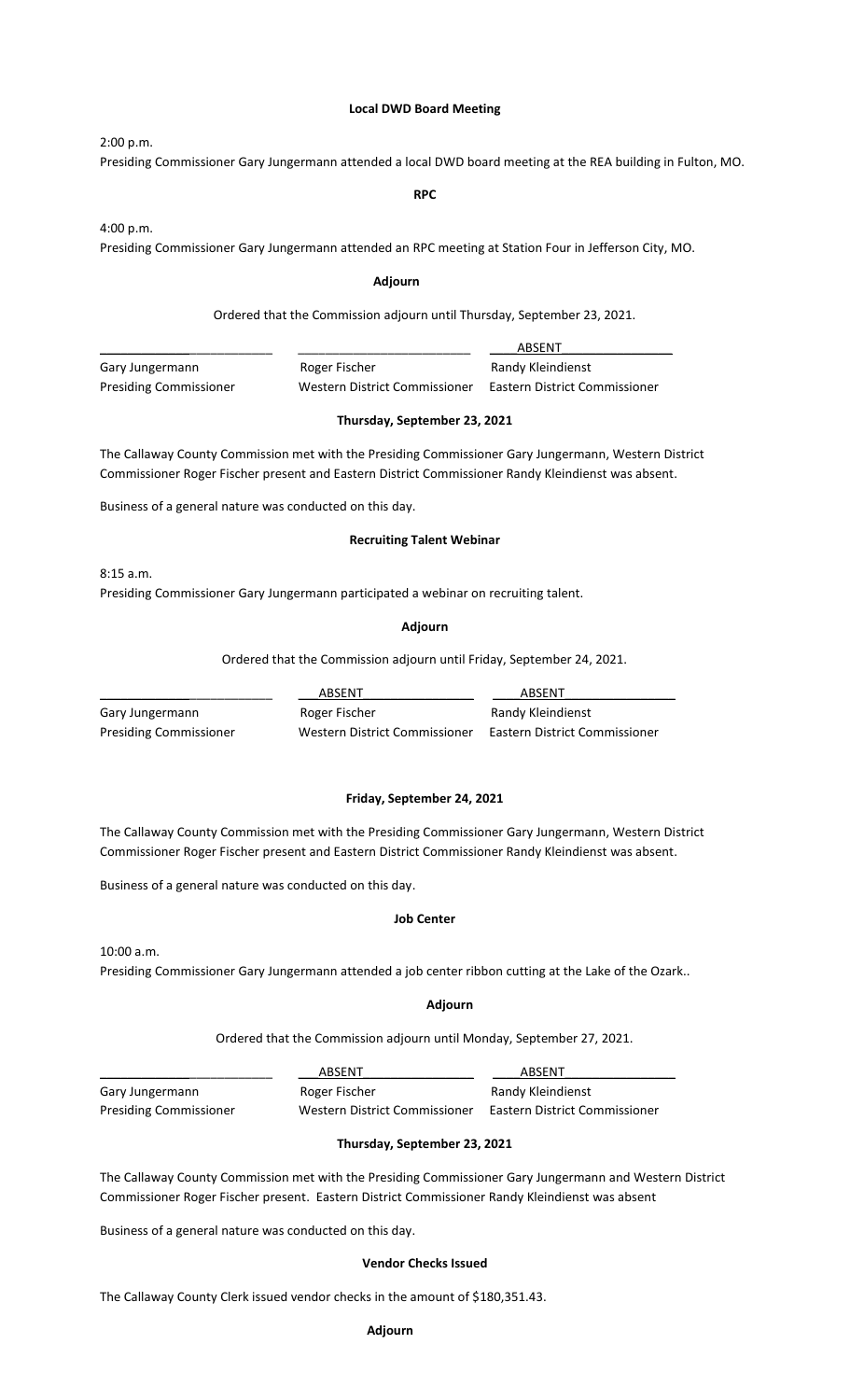Ordered that the Commission adjourn until Thursday, September 24, 2021.

|                               |                               | ABSENT                        |
|-------------------------------|-------------------------------|-------------------------------|
| Gary Jungermann               | Roger Fischer                 | Randy Kleindienst             |
| <b>Presiding Commissioner</b> | Western District Commissioner | Eastern District Commissioner |

## **Monday, September 27, 2021**

The Callaway County Commission met with the Presiding Commissioner Gary Jungermann, Western District Commissioner Roger Fischer present and Eastern District Commissioner Randy Kleindienst was absent.

Business of a general nature was conducted on this day.

# **L J Hart Conference Call**

10:00 a.m.

Presiding Commissioner Gary Jungermann participated in a conference call with Karen Rentschler, Callaway County Auditor and Courtney Wegman, L J Hart.

## **Adjourn**

Ordered that the Commission adjourn until Tuesday September 28, 2021.

|                               | ABSENT                        | ABSENT                        |
|-------------------------------|-------------------------------|-------------------------------|
| Gary Jungermann               | Roger Fischer                 | Randy Kleindienst             |
| <b>Presiding Commissioner</b> | Western District Commissioner | Eastern District Commissioner |

## **Tuesday, September 28, 2021**

The Callaway County Commission met with the Presiding Commissioner Gary Jungermann, Western District Commissioner Roger Fischer present and Eastern District Commissioner Randy Kleindienst was absent.

Business of a general nature was conducted on this day.

# **Little Dixie Meeting**

10:00 a.m.

Presiding Commissioner Gary Jungermann, Western District Commissioner Roger Fischer attended the Little Dixie meeting on the Callaway County Justice Center job site.

#### **Port**

1:30 p.m. Western District Commissioner Roger Fischer attended a port meeting in Jefferson City, MO.

**Adjourn**

Ordered that the Commission adjourn until Wednesday, September 29, 2021.

Gary Jungermann **Roger Fischer** Randy Kleindienst Presiding Commissioner Western District Commissioner Eastern District Commissioner

\_\_\_\_\_\_\_\_\_\_\_\_\_\_\_\_\_\_\_\_\_\_\_\_\_ \_\_\_\_\_\_\_\_\_\_\_\_\_\_\_\_\_\_\_\_\_\_\_\_\_ \_\_\_\_ABSENT\_\_\_\_\_\_\_\_\_\_\_\_\_\_\_\_

# **Wednesday, September 29, 2021**

The Callaway County Commission met with the Presiding Commissioner Gary Jungermann, Western District Commissioner Roger Fischer and Eastern District Commissioner Randy Kleindienst present.

Business of a general nature was conducted on this day.

#### **Internet Provider Quotes**

10:30 a.m.

The Callaway County Commission met with Wesley Bond, Callaway County IT Director to discuss internet provider quotes. Jordan McDow was present representing the Callaway County Clerk's office.

Mr. Bond stated he met with various vendors regarding internet for the courthouse. He received quotes from several companies and presented the various prices to the group.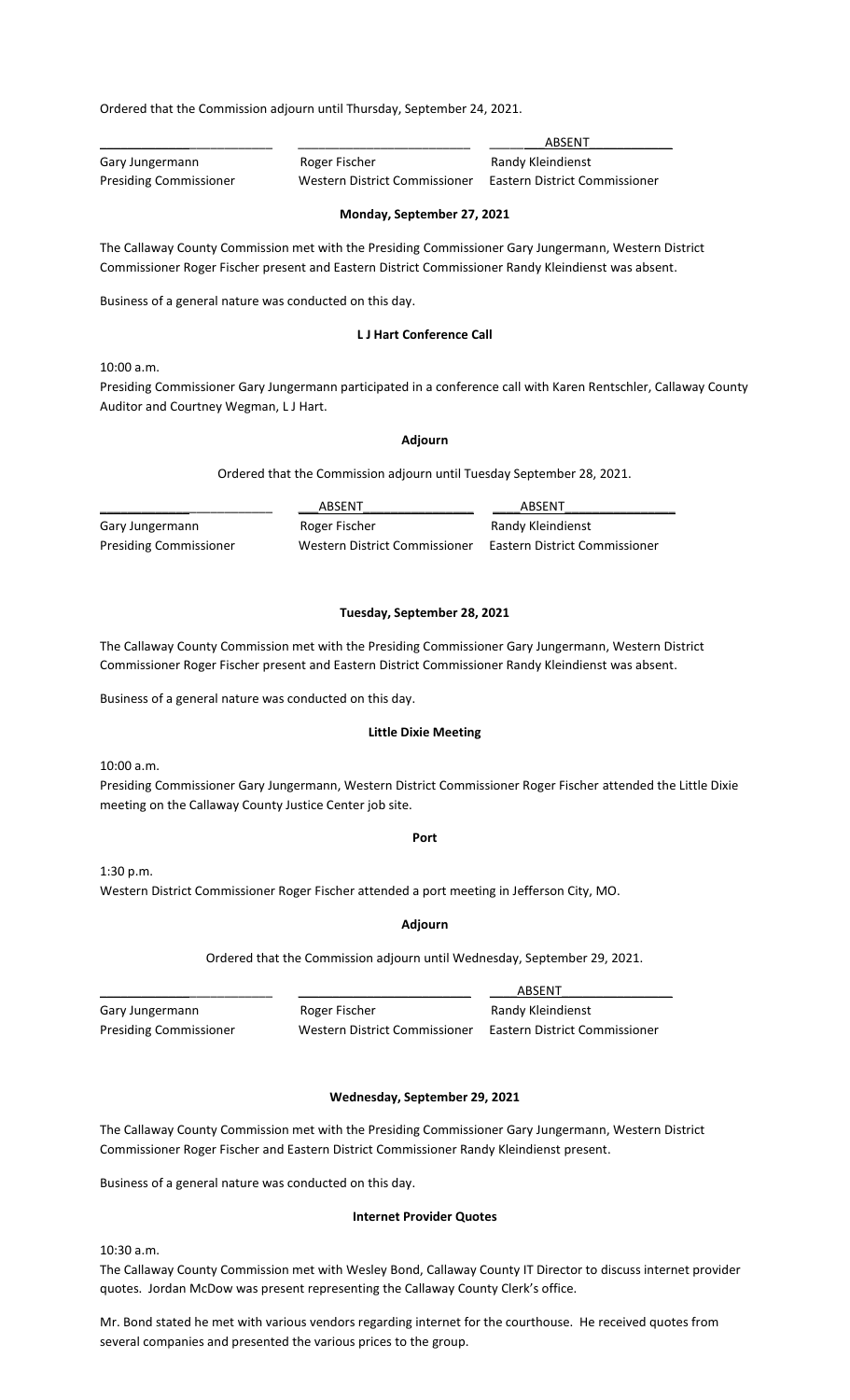Eastern District Commissioner Randy Kleindienst made a motion to authorize Wesley Bond to finish negotiations with Callabyte for the 500mb plan.

Western District Commissioner Roger Fischer seconded the motion.

All in favor… ayes have it. Court Order #86 signed.

# **Award Bid #21 (Election Tabulation Equipment)**

11:00 a.m.

The Callaway County Commission met with Ronda Miller, Callaway County Clerk and Kathie Ratliff, Callaway County Clerk Deputy. Debra Winter was also present for this meeting.

Ronda Miller stated her office would like to award the bid to Adkins in the amount of \$188,108.00 for twenty five machines with a \$20,766.00 trade in, to be paid in a three year cycle with no interest and a third down payment.

Eastern District Commissioner Randy Kleindienst made a motion to approve the purchase of twenty five election machines at \$188,108.00 with a trade in of \$20,766.00 for a total of \$167,342.00 paid in three increments and authorize Ronda Miller and Gary Jungermann to sign on behalf of the county.

Western District Commissioner Roger Fischer seconded the motion.

All in favor… ayes have it. Court Order #87 signed.

# **Court Order 86 - Internet Provider**

Now on this day, the Callaway County Commission does hereby accept the quote from Callabyte Technology, LLC as presented by Wesley Bond, Callaway County IT Director for Internet service at the Callaway County Courthouse and authorize Wesley Bond, Callaway County IT Director to negotiate the contract on behalf of the county.

# **Court Order #87- Award Bid #21 - Voting Machines**

Now on this day, the Callaway County Commission does hereby award Bid #21 - Election Tabulation Equipment to Henry M. Adkins & Son, Inc. (Adkins Election Services) for 25 Unisyn machines at \$188,108.00 with a trade in discount of \$20,766.00 leaving a balance of \$167,342.00 to be paid over three years and authorize Ronda Miller, Callaway County Clerk and Presiding Commissioner Gary Jungermann to sign any necessary documents on behalf of the county.

# **FEMA Conference Call**

11:00 a.m. Presiding Commissioner Gary Jungermann participated in a FEMA conference call.

# **Bond Talk**

3:00 p.m.

Presiding Commissioner Gary Jungermann participated in a bond talk with Karen Rentschler, Callaway County Auditor and SMP Global.

# **Adjourn**

Ordered that the Commission adjourn until Thursday, September 30, 2021.

| Gary Jungermann               | Roger Fischer                 | Randy Kleindienst             |
|-------------------------------|-------------------------------|-------------------------------|
| <b>Presiding Commissioner</b> | Western District Commissioner | Eastern District Commissioner |

# **Thursday, September 30, 2021**

The Callaway County Commission met with the Presiding Commissioner Gary Jungermann, Eastern District Commissioner Randy Kleindienst, and Western District Commissioner Roger Fischer present.

Business of a general nature was conducted on this day.

# **County Jail Population Report Filed**

Now on this day comes Robbie Harrison, County Jail Administrator, and files his report of daily Jail population for the month of September 2021. Said report was examined and ordered filed by the Clerk of the Commission.

# **County Clerk's Fees Filed**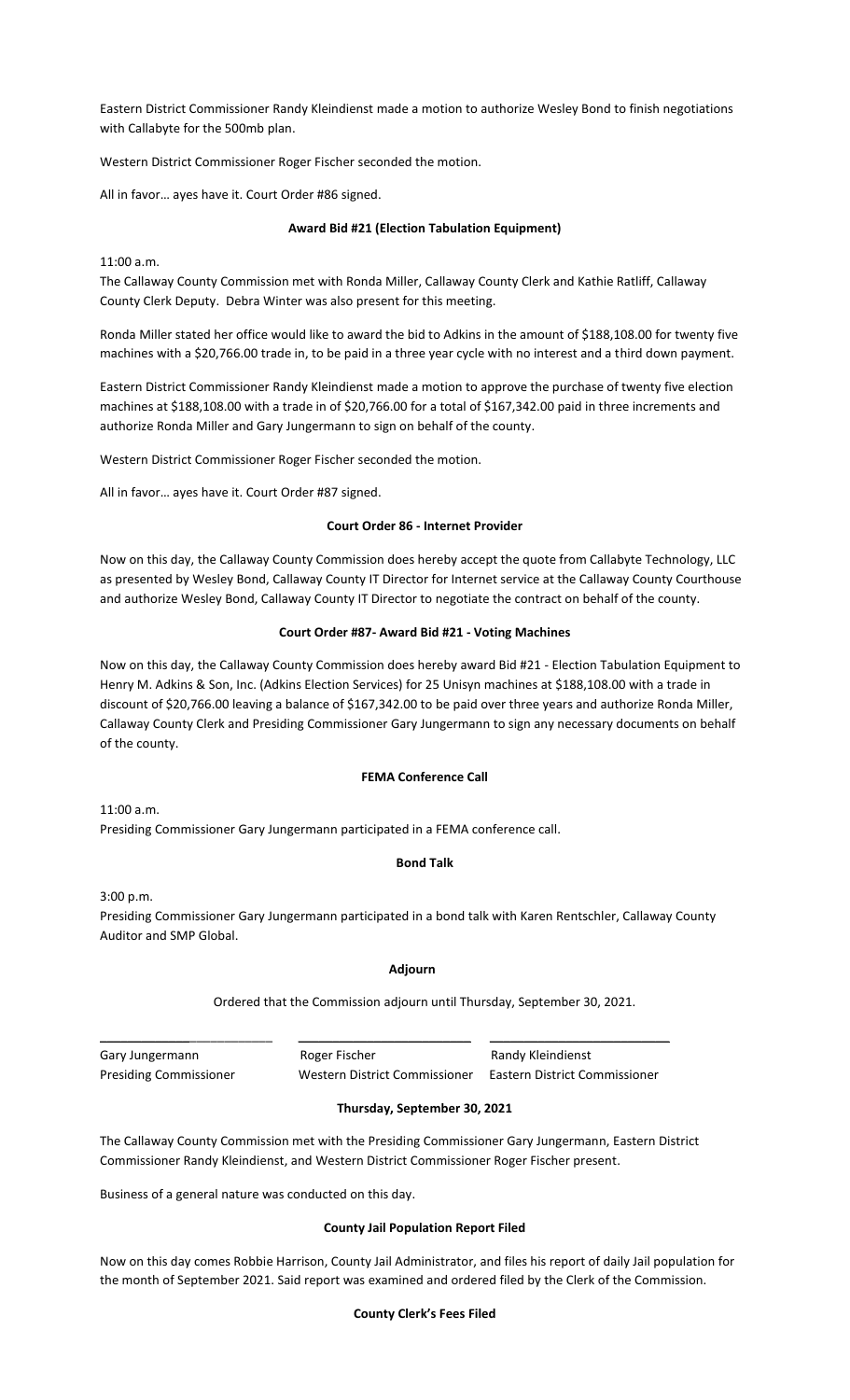Now on this day comes Ronda Miller, Callaway County Clerk, and files her report of fees collected by her office for the month of September 2021. Said report was examined and ordered filed by the Clerk of the Commission.

# **Tax Surplus Meeting**

9:00 a.m.

Presiding Commissioner Gary Jungermann, and Eastern District Commissioner Randy Kleindienst met with Katy Flowers, Callaway County Collector's office to discuss tax surplus. Jordan McDow was present representing the Callaway County Clerk's office.

Katy Flowers stated she is requesting the Commission to authorize Debbie Zerr, Callaway County Treasurer to release funds a tax surplus for Ron Simms in the amount of \$7,631.31, a second tax surplus for Ron Simms in the amount of \$27,065.03 and a tax surplus for Krista Walla in the amount of \$2164.73.

Eastern District Commissioner Randy Kleindienst made a motion to authorize Debbie Zerr, Callaway County to release \$7,631.31 to the Callaway County Collector for surplus money for Ron Simms.

Presiding Commissioner Gary Jungermann seconded the motion.

All in favor… aye's have it. Court Order #89 signed.

Eastern District Commissioner Randy Kleindienst made a motion to authorize Debbie Zerr, Callaway County to release \$27,065.03 to the Callaway County Collector for tax surplus money for Ron Simms.

Presiding Commissioner Gary Jungermann seconded the motion.

All in favor… aye's have it. Court Order #88 signed.

Eastern District Commissioner Randy Kleindienst made a motion to authorize Debbie Zerr, Callaway County to release \$2,164.73 to the Callaway County Collector for sales surplus money for Krista Walla.

Presiding Commissioner Gary Jungermann seconded the motion.

All in favor… aye's have it. Court Order #90 signed.

#### **Court Order 88 - Ron Simms Tax Surplus (2)**

Now on this day, the Callaway County Commission does hereby authorize Debbie Zerr, Callaway County Treasurer, to refund \$27,065.03 to Sarah Gladman, Callaway County Collector. This is tax sale surplus money that was turned over to the County Treasurer on August 25, 2021 (Receipt #210881) as unclaimed surplus from the 2021 Land Tax Certificate Sale. This surplus is for Ron Simms. The owner Silvino Garay Contreras has redeemed the property and the surplus from the sale is needed to complete the transaction.

### **Court Order 89 - Ron Simms Tax Surplus**

Now on this day, the Callaway County Commission does hereby authorize Debbie Zerr, Callaway County Treasurer, to refund \$7,631.31 to Sarah Gladman, Callaway County Collector. This is tax sale surplus money that was turned over to the County Treasurer on August 25, 2021 (Receipt #210881) as unclaimed surplus from the 2021 Land Tax Certificate Sale. This surplus is for Ron Simms. The owner Silvino Garay Contreras has redeemed the property and the surplus from the sale is needed to complete the transaction.

#### **Court Order 90 - Krista Walla**

**ARPA**, 1 **Court Order #87- Award Bid #21 - Voting Machines**, 12 **Court Order 83 - PHEP 2021-2022 Contract**, 6 **Court Order 84 - Robert Mordhorst Tax Surplus**, 8

**Court Order 85 - Callaway County Food Code**, 2 **Court Order 86 - Internet Provider**, 12 **Court Order 88 - Ron Simms Tax Surplus (2)**, 13 **Court Order 89 - Ron Simms Tax Surplus**, 13 **Court Order 90 - Krista Walla**, 13

Now on this day, the Callaway County Commission does hereby authorize Debbie Zerr, Callaway County Treasurer, to refund \$2,164.73 to Sarah Gladman, Callaway County Collector. This is tax sale surplus money that was turned over to the County Treasurer on August 25, 2021 (Receipt #210881) as unclaimed surplus from the 2021 Land Tax Certificate Sale. This surplus is for Krista Walla. The owners Walter & Laverne R. Rhodes have redeemed the property and the surplus from the sale is needed to complete the transaction.

### **HSBC Meeting**